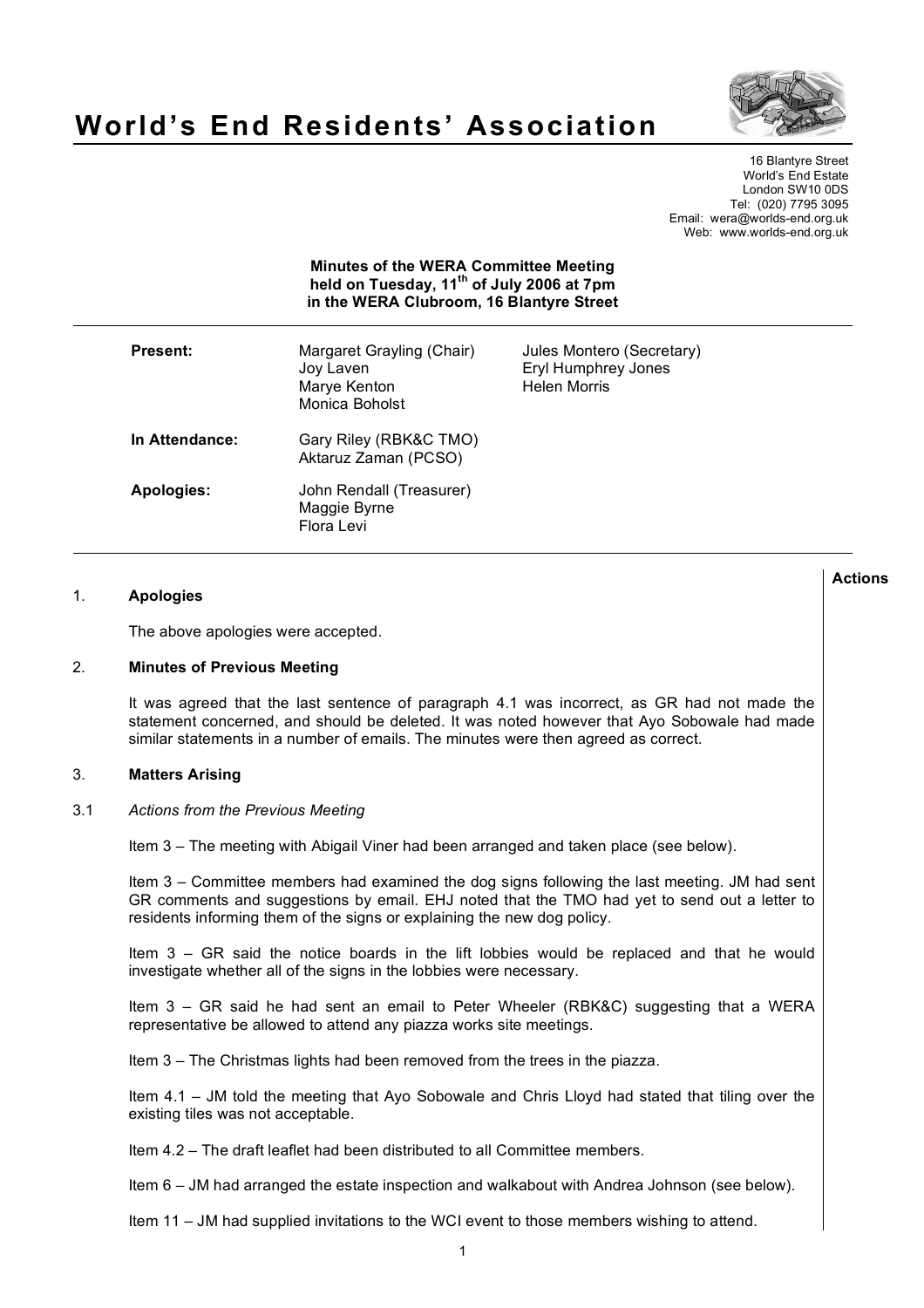## 3.2 *Estate Manager's Update*

GR stated that the office in the Blantyre Centre was expected to become operational the following Monday (the 17<sup>th</sup> of July). A formal "opening ceremony" was planned for the 31<sup>st</sup> of July. GR confirmed that he and two housing officers as well as a part-time admin person would operate from the office and that he also hoped to relocate some of the caretaking staff. A final decision as to what surgeries might operate from the office had yet to be made. GR stated that a general review of estate staffing was planned to commence in August.

GR stated that all of the dog signs were now in place. A meeting with Craig Tidy was now due but this had been delayed as Craig had been on leave. The letters to residents explaining the dog policy were ready to be distributed. GR stated that enforcement action would only take place once the letters had been sent out. EHJ queried whether the signs placed near Blantyre Tower were sufficient to deter dog owners bringing their dogs onto the estate from the embankment, as this continued to occur even after the signs had gone up. In addition, the area did not appear to be patrolled by either the PCSOs or the dog patrol. EHJ asked for a sign on the pedestrian access gate. GR and JM noted that there was a sign on the wall adjacent to the gate. GR suggested that it might need to be relocated. JM suggested that GR consider placing additional signs near the pedestrian access gate as well in the garden area between Blantyre and Chelsea Reach towers.

JL queried whether all the scheduled cleaning was taking place. GR said that it was and that a deep clean would take place once all of the contractors currently working on the estate had left. JL stated that she felt that the cleaning was not of an acceptable standard.

MK asked whether GR and the estate staff were informed or made aware of incoming/outgoing residents citing a number of recent incidents where incoming/outgoing residents had dumped large amounts of rubbish in communal areas that had subsequently required removal by the cleaning staff. GR stated that the housing officer would be aware of any incoming/outgoing residents but not the exact dates/times on which they would be moving in/out and that it was not feasible to monitor residents as they moved in/out of their property. EHJ suggested that new residents should be advised to use the lift protectors when moving large items into/out of their properties.

MK stated that residents living near the pedestrian bridge on the Piazza might need to be provided with a place to stay whilst the works to demolish the bridge were taking place. GR said he was aware of the issue and investigating what was possible. JM stated that WERA clubroom would be available on some of the relevant dates and could be used. HM suggested contacting the Salvation Army. It was also noted that the commercial units had been told that they would have to close whilst the bridge was being demolished and that it was as yet unknown whether they would receive any compensation for having to do so. GR stated that the advice centre would be using the estate manager's office from the following Monday whilst the piazza works were taking place.

MK noted the foul odour near the bin room in Dartrey Tower. GR stated that he had asked for it to be steam/deep cleaned. MK asked that Lisboa Delicatessen be reminded to clean up the mess outside the shop made by its customers.

EHJ stated that the recycling bin outside Blantyre Tower had been relocated to an unsuitable and inconvenient location without warning. GR stated that the recycling bins were not the responsibility of the TMO but that of the Council. MG suggested ringing the number printed on the side of the bin.

MG asked whether fridges dumped on the estate where removed by the Council or treated as bulk refuse. GR said that he believed they were dealt with as bulk refuse but would check.

MK asked whether any progress had been made to investigate the incidents of anti-social behaviour in the lifts in Dartrey Tower. GR said that the parents of the youth involved in one of the incidents had been contacted. MK noted that the incidents appeared to have now ceased.

GR noted that posters objecting to the proposed zoning of the estate had been placed on some walkways. MG and JM stated that they had come across these on Upper Berenger and Upper Blantyre walks the previous week and reported them to the estate staff. It was noted that the posters were factually incorrect. It was generally felt that the posters were probably being put up by a resident living on one of those two walkways concerned as they had not appeared elsewhere on the estate. It was also noted that a resident that strongly objected to the proposed zoning had attended the security drop-in session. JL pointed out that similar posters put up during the WEMO ballot had never been investigated or acted upon by the TMO. GR said that he believed they had investigated the matter properly. It was however noted that the TMO took no action at the time.

GR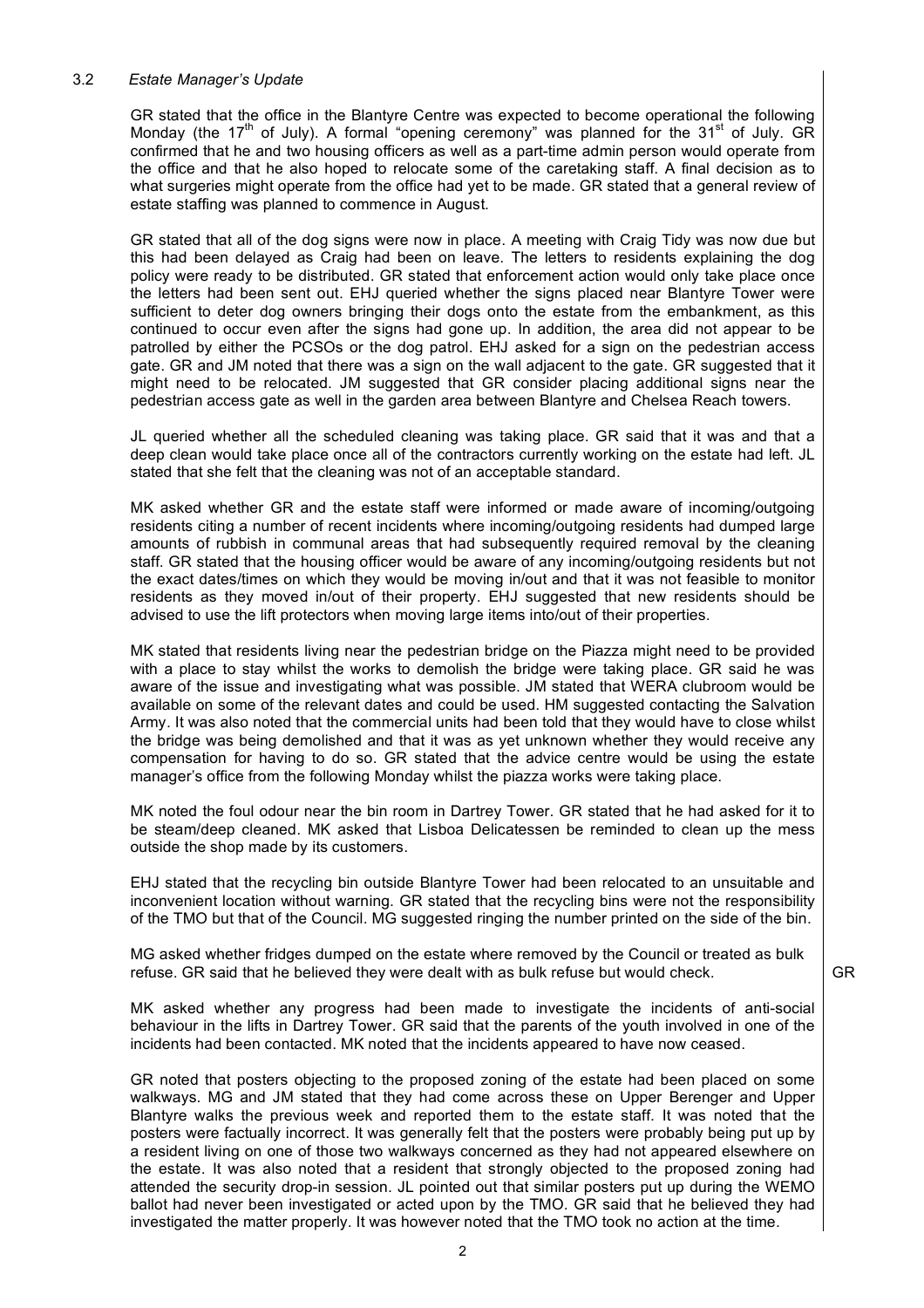GR asked Committee members to consider whether the design of the new notice-board outside the Blantyre Centre might be suitable for use outside the clubroom and in the lift lobbies.  $\vert$  All

## 4. **Reporting Problems**

JM suggested that the Committee and GR agree on a general process for reporting and following up issues or problems on the estate. GR stated that :

- Any/all problems could be reported to TMO Customer Services by phone, email or on-line.
- Criminal matters should be reported to the Police.
- Tenancy or Estate issues could be reported directly to GR but communal repairs should be reported to TMO Customer Services and/or the Caretaking Supervisor (Neville).
- Incidents of Anti-social behaviour could be reported to Catherine Rock and/or CASBAT.

It was noted that any repairs reported on-line would be responded to and provided with a reference number and that incidents of anti-social behaviour could be reported anonymously.

*[Note: subsequent to this a number of incidents have taken place which suggest that the above procedures are insufficient and that in particular, there is no clear ownership of problems or issues* on the estate by any one group or individual in the TMO. It does not appear to be anyone's job to *keep track of or monitor estate problems, issues and repairs and ensure that they are dealt with properly and within reasonable timescales.]*

GR stated that he did not yet know whether the telephone numbers of the staff that were to be based in the Blantyre Centre would remain the same or change.

#### 5. **Alarms**

Several committee members noted that the alarm being fitted to the new office in the Blantyre Centre appeared to be of the same type as that fitted to the clubroom and the estate manager's office. There was some discussion as to whether this type of alarm was effective; it made a lot of noise but tended to be ignored and was inaudible from inside the Concierge office. It was suggested that a remotely-monitored "silent" alarm might be more suitable. GR would investigate.

GR and AZ then left the meeting.

## 6. **Use of WERA Clubroom**

JM stated that he had received an email from Police Sgt. John Higgs asking whether a local Muslim group could be allowed to use the clubroom. The group had subsequently contacted JM. The group wished to use of the clubroom on Friday afternoons from midday to 3pm for a period of six weeks for a prayer meeting and Police surgery until they found a more permanent place in which to meet. JM asked members to indicate whether they wished to allow the group to use the room or not. JM noted a total of 8 votes in favour and 1 against. The group would be allowed to use the room for a period of six weeks from the 14<sup>th</sup> of July until the 18<sup>th</sup> of August inclusive.  $\vert$  JM

#### 7. **Purchases**

JL had ordered some stationary and other items for the WERA office. It was agreed the invoice would be paid upon receipt.

MG had purchased some cleaning supplies. Payment was agreed.

JM had bought a ream of paper for the photocopier/printer. Payment was agreed.

It was proposed that a small donation be made to cover the funeral expenses of a resident of Chelsea Reach Tower that had recently passed away. This was agreed.

It was noted that the invoice for the new office computer had yet to be received from Dell. JM said he would contact Dell.

The Stroke group had offered WERA a brand new Dell computer monitor. It was agreed that the monitor was not required. JM would inform the group. JM

GR

JM